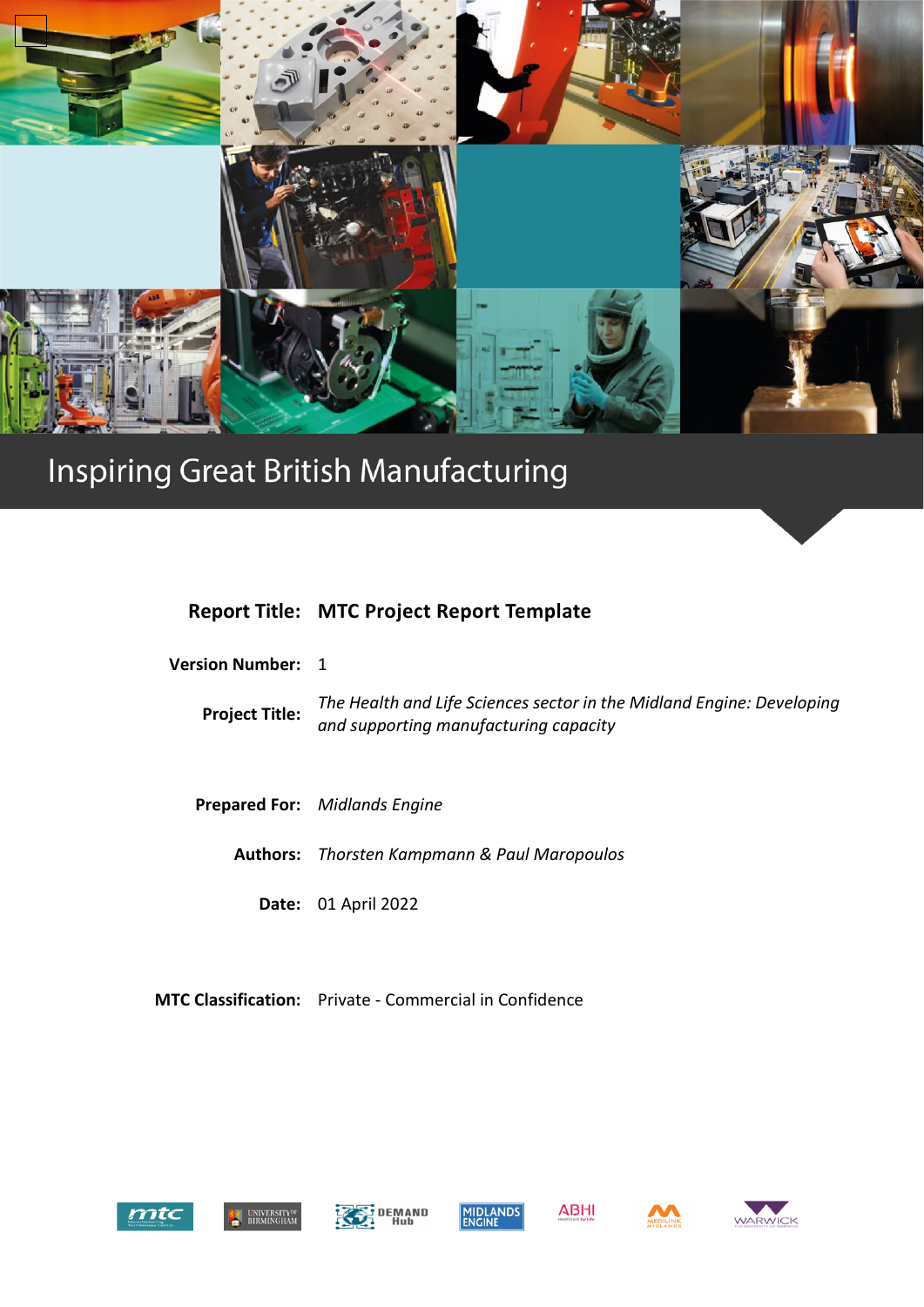# <span id="page-1-0"></span>**Executive Summary**

# **An opportunity to develop the UK supply base of the NHS**

**MTC Contributors:** Dr. Thorsten Kampmann, Prof. Paul Maropoulos, Alex Head, Zahra Pervez, **MTC Partners**: Prof Liam Grover (University of Birmingham), Dr. Derek Sear (University of Birmingham), Prof. Jay Ball (University of Warwick), Costa Philippou (Medilink), Chris Dyke (Medilink), Dr. Darren Clark (Medilink); Richard Phillips (ABHI), Alexandra Archibald (Midlands innovation), Martin Noble (Midlands Engine)

A research study "The Health and Life Sciences sector in the Midland Engine: Developing and supporting manufacturing capacity", was commissioned by the Midlands Engine and was carried out by a consortium led by the MTC.

This research study identified the key company capabilities that allow businesses to transform their operations and repurpose their capabilities to successfully enter the healthcare sector and deliver innovative products and services in a competitive manner. The results of this study provide the foundations to enhance UK supply base for the NHS and to reshore manufacturing. The study was led by the MTC, working together with the Universities of Birmingham and Warwick.

The study engaged with 14 companies, at CEO and MD level, and industrial feedback was collected via the structured Supply Chain Readiness Levels methodology of the MTC, suitably expanded to include Repurposing. The responses were analysed via three independent methodologies: SCRL data analysis; analysis of industry leader opinions; and text clustering of the interviews narrative.

The results clearly identified three clusters of business capabilities that characterise successful healthcare sector entry and competitive new product development via repurposing of business knowledge and assets. These clusters are:

- a. Agility, Transformation and Long-Term Planning
- b. Customer Focus, Sector Knowledge and Networking
- c. Innovation, Technology and Skills

These results provide the opportunity to significantly expand the UK supply base of the NHS through targeted capability development of UK manufactures to facilitate their entry into the healthcare sector and strengthen NHS's supply chain. This would bring significant benefits to the UK in terms of allowing the creation of a stronger, dependable and more innovative domestic supply chain for the NHS, reducing the risk of exposure to disruptions of global supply chains. In addition, it will offer opportunities for reshoring production capabilities and enhancing our export potential, plus making it easier to develop green manufacturing and supply chain practice.

The Midlands Observatory, the MTC and the consortium that delivered this study are keen to contribute regarding the identification of follow up actions from this research, to realise the significant growth opportunities for the UK economy through repurposing of our manufacturing capabilities into the healthcare sector.









**ABHI** 



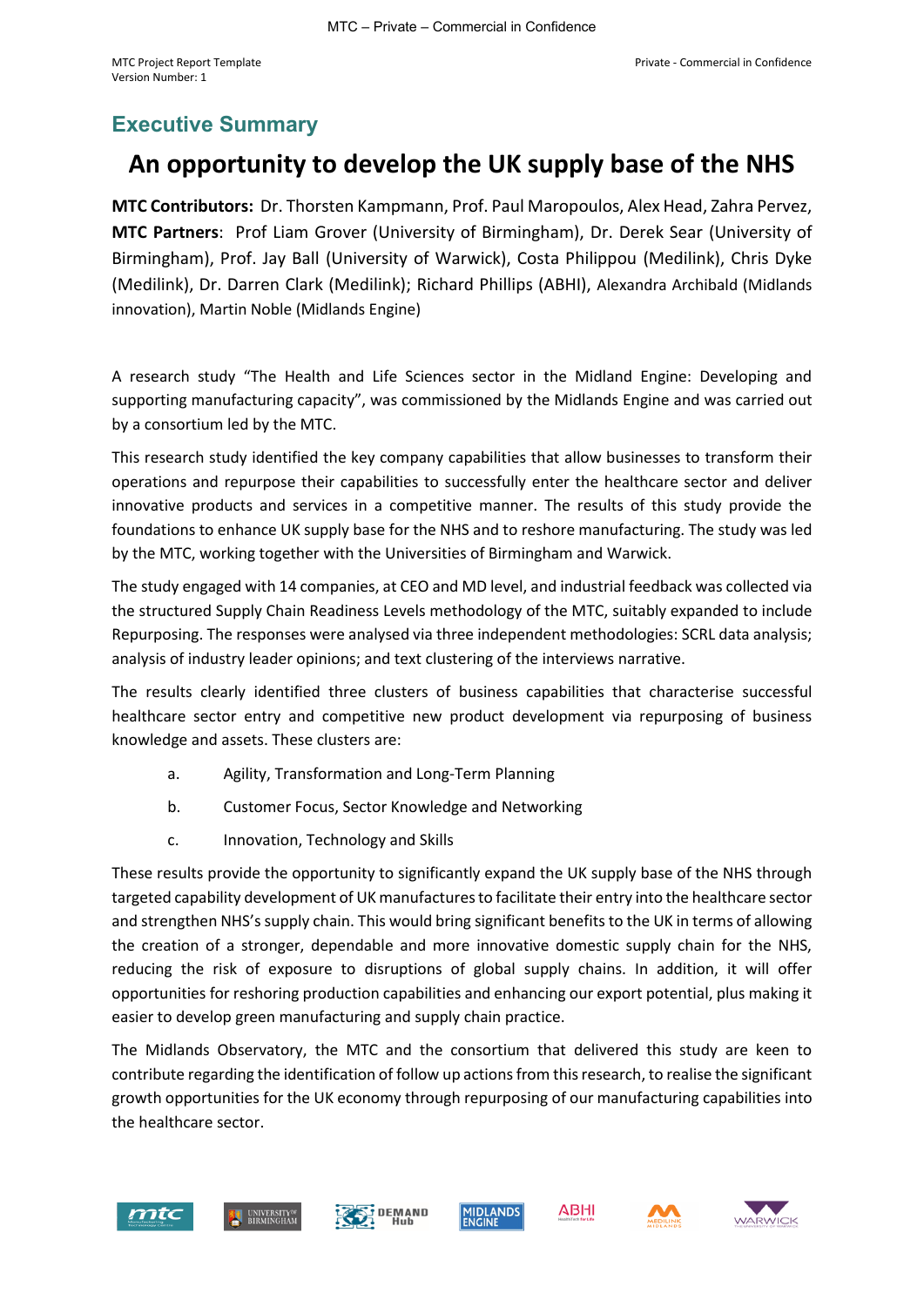#### **Contents**

| $\mathbf{1}$ |               |                                                                  |  |
|--------------|---------------|------------------------------------------------------------------|--|
|              | 1.1           |                                                                  |  |
|              |               |                                                                  |  |
|              | 1.3           |                                                                  |  |
| $\mathbf{2}$ |               |                                                                  |  |
|              | 2.1           |                                                                  |  |
|              | $2.2^{\circ}$ |                                                                  |  |
|              | 2.3           | Methodology 3 - Analysis of the contextual interview narrative 8 |  |
|              | 2.4           |                                                                  |  |
| 3            |               |                                                                  |  |







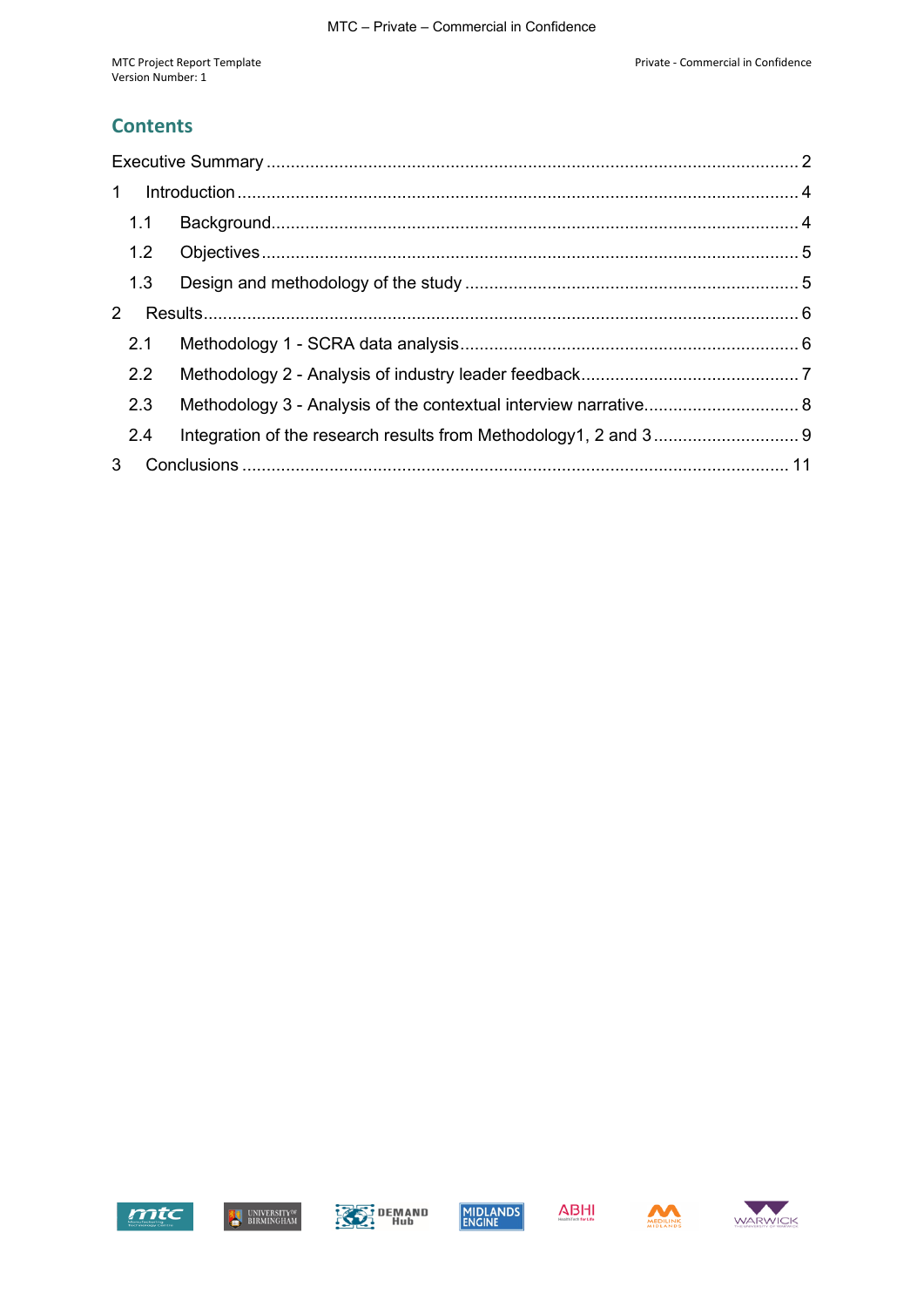## <span id="page-3-0"></span>**1 Introduction**

This research study identified the key company capabilities that allow businesses to transform their operations and repurpose their capabilities to successfully enter the healthcare sector and deliver innovative products and services. The call to action by the NHS catalysed successful local manufacture of healthcare consumables and service provision by companies who repurposed the capabilities of their operation for development and manufacture of healthcare products. This study worked with 14 midlands based manufactures to identify the key capabilities that provide companies with the agility and ability to transform their business operations to deliver goods and services into the NHS/healthcare sector. The results of this study exemplify the capabilities companies require to take advantage from local manufacturing opportunities that are offered by the NHS/ healthcare sector.

#### <span id="page-3-1"></span>**1.1 Background**

Significant growth opportunities are offered to the UK economy through repurposing of manufacturing capability into new sectors. For example, healthcare consumables, can be manufactured locally by manufactures from other sectors who repurposed their manufacturing capabilities to manufacture for the healthcare sector. A local purchasing strategy of the NHS, will increase the domestic demand for manufacturing capacity and offer the UK regions the opportunity to develop additional manufacturing capacity. Thus local manufacture of healthcare consumables offers a significant opportunity for realising the levelling up strategy of the UK economy. In addition, domestic supply chain will reduce the risk of exposure to global supply chains and make it easier to develop green manufacturing and supply practice. In order to transform into the healthcare sector, local companies from other sectors require the agility and ability to transform their business operation to repurpose their capabilities and deliver new goods and services for the NHS / healthcare sector.











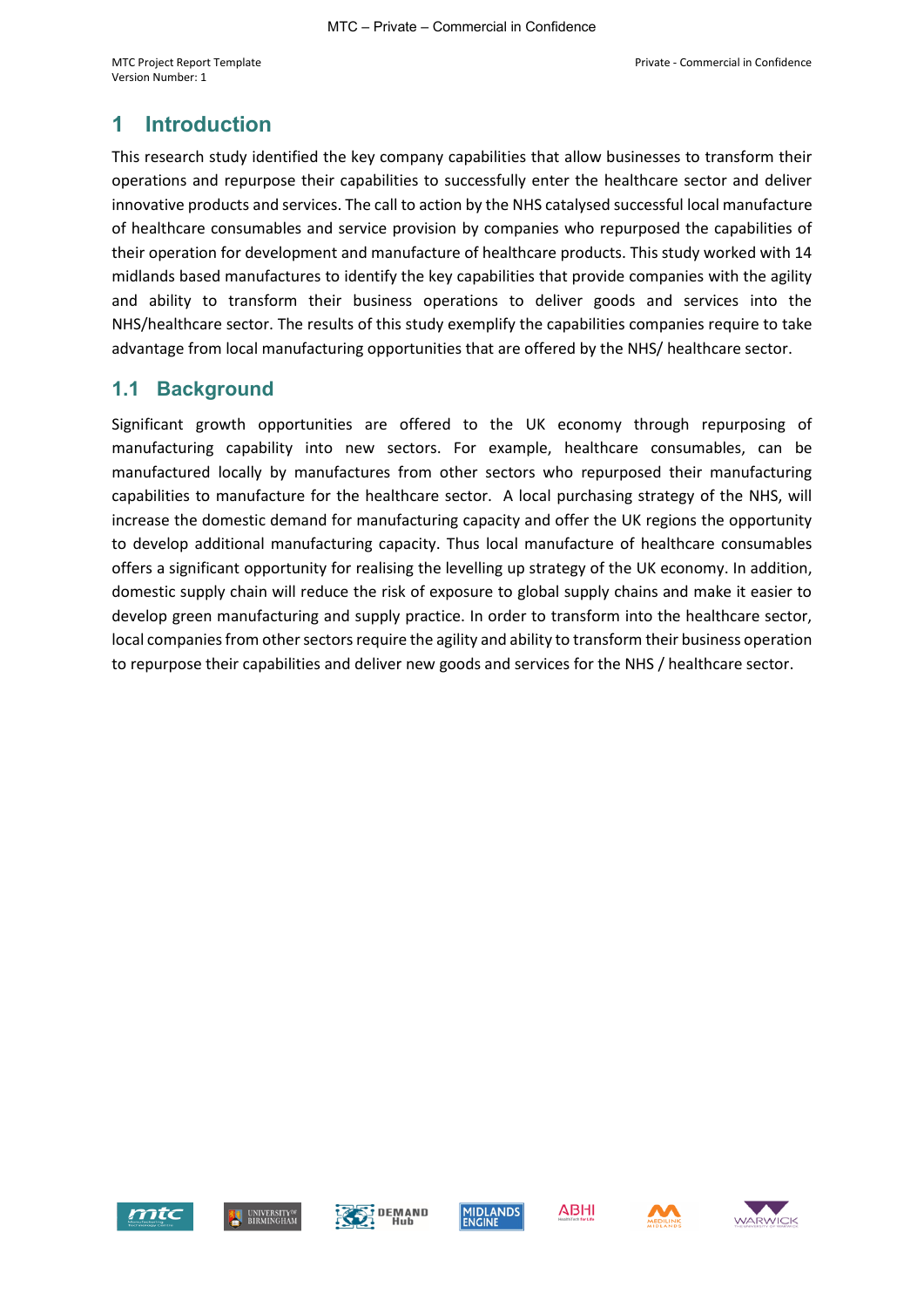## <span id="page-4-0"></span>**1.2 Objectives**

The objective of this study was to identify - via data obtained in the context of "the call to action by the NHS" during the pandemic - the key capabilities companies from other sectors require to repurpose their capabilities to provide goods and services to the healthcare sector / NHS. The call to action by the NHS offered companies from other sectors the opportunity to manufacture goods and provide services to the healthcare sector. Companies who successfully responded to the call of action are exemplars for the ability to transform and repurpose business operations and thus these companies exemplify, the capabilities that are required from companies to take advantage of the levelling up strategy for the UK economy.

#### <span id="page-4-1"></span>**1.3 Design and methodology of the study**

24 companies who responded to the call of action were recruited for this study, including 8 companies who deployed a new product/service into the healthcare sector and 6 companies who did not deploy a new product/service, plus a number of manufacturing companies as a comparator group in the Midlands. The organisations were interviewed with the MTC-SCRL methodology, and the responses were analysed via 3 independent methodologies including, SCRA data analysis, analysis of industry leader opinions, and text clustering of the of the interview narrative.

**Methodology 1 - SCRA data analysis.** For this study the structured – MTC SCRL capability analysis tool was contextualised for repurposing and was deployed into the healthcare sector. The company capabilities relevant for healthcare repurposing were identified via 50 questions in structured, consultant lead interviews and scored in accordance to the four SCRL maturity levels.

**Methodology 2 - Analysis of industry leader feedback.** As part of the interviews, industry leaders were asked to select the top three capabilities (out of 8 options) that according to their experience, are key to repurposing of company capabilities into other sectors.

**Methodology 3 - Analysis of the contextual interview narrative**. A detailed text clustering analysis of the interview responses for repurposing was conducted, clustering of text identified that describes key capabilities that enable repurposing and the occurrence of similar concepts.

**Integration of the research results from Methodologies 1, 2 and 3.** Methodologies 1, 2 and 3 generated independently three results and perspectives and narratives that describe the key capabilities that enable repurposing. Finally these 3 sets of results were rationally integrated. The integration and analysis showed that the 3 independent data analysis approaches generated very coherent results.











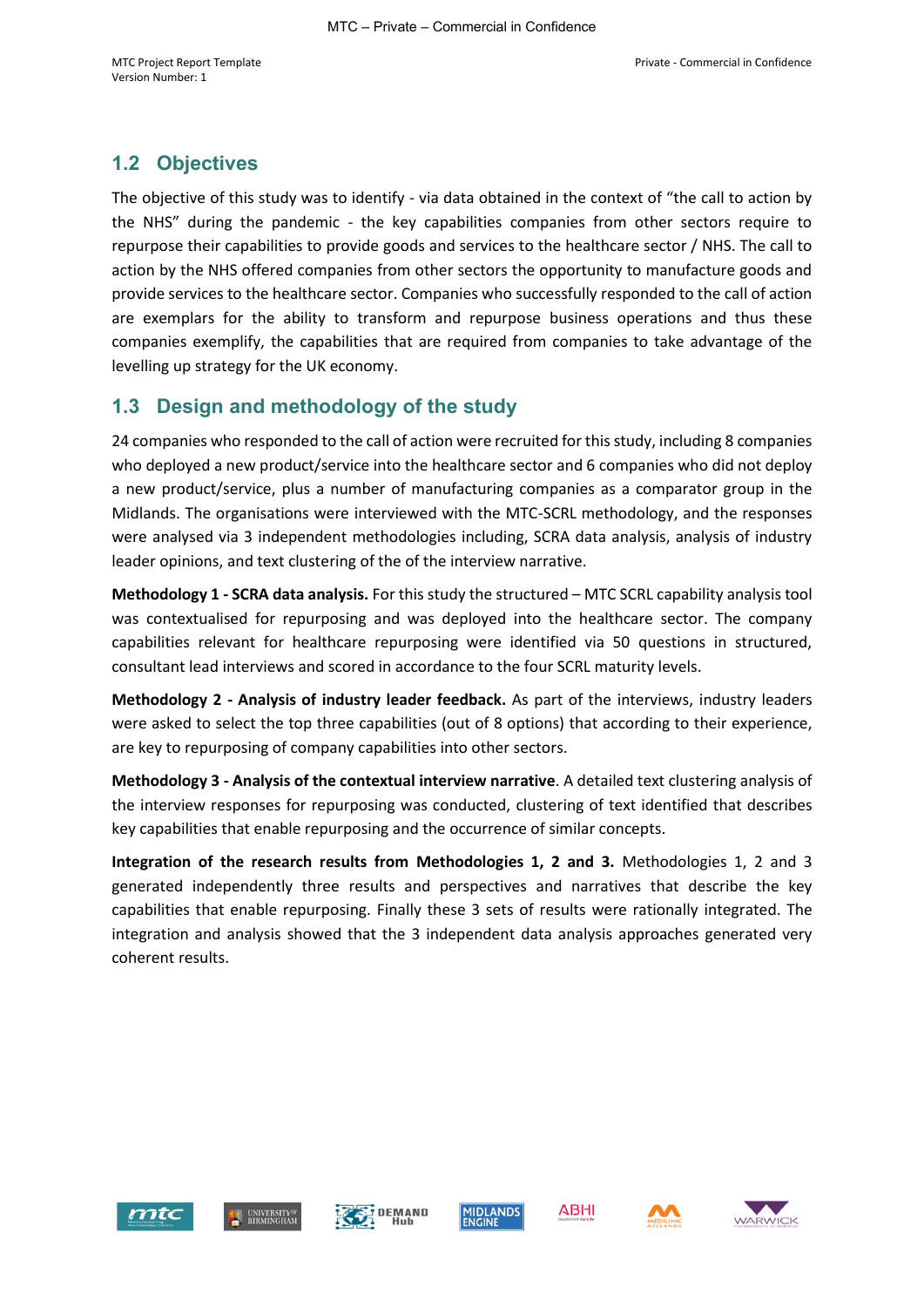### <span id="page-5-0"></span>**2 Results**

#### <span id="page-5-1"></span>**2.1 Methodology 1 - SCRA data analysis**

The SCRL data for the healthcare group of companies was arranged into 2 cohorts (8 companies who deployed repurposing, 6 companies who did not deploy). For both cohorts, the average score for each SCRL thread/capability was calculated. Then, capabilities were identified which displayed a significant difference in their SCRL score between the deployed and not deployed cohort. The histogram in Figure 1 shows the average SCRL sub-thread score for threads in which the deployed companies (green) scored significantly higher than the not deployed companies (orange). The histogram illustrates a significantly different capability profile between deployed and not deployed companies. Rational integration of the sub threads leads to the definition of 3 capability clusters.



**Figure 1: Histogram showing the relative capability difference for selected SCRL threads and integration of these into 3 capability clusters that enable repurposing into the medical sector.** 









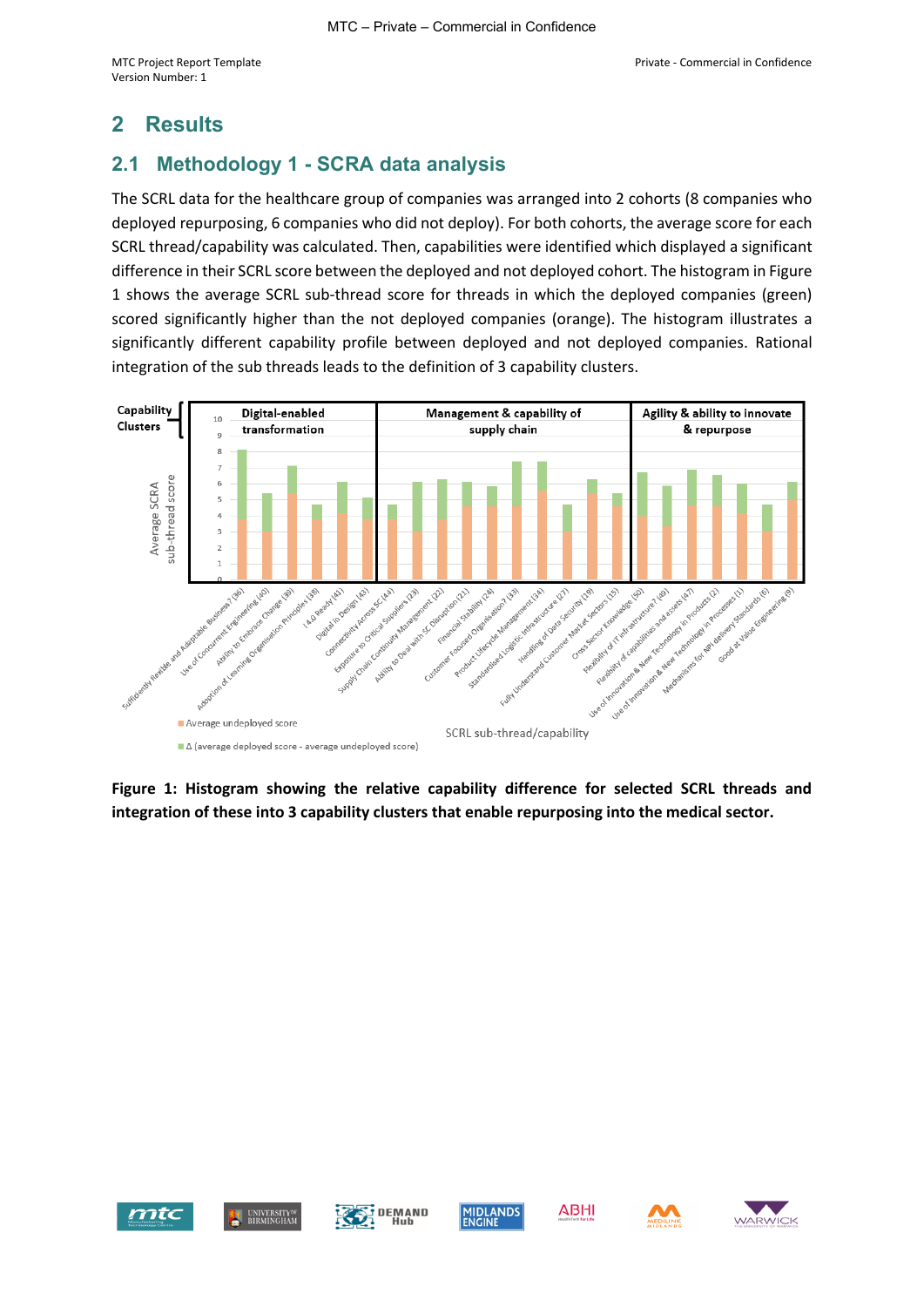#### <span id="page-6-0"></span>**2.2 Methodology 2 - Analysis of industry leader feedback**

Industry leaders were asked to identify 3 out of the 9 key capabilities that, in their opinion, were most impactful to successful repurposing / sector entry. The histogram in Figure 2 clearly shows the summary of the industry leaders' opinion on this matter, with the 4 most significant capabilities for repurposing receiving substantial number of leaders' votes. This is a significant finding as it clearly shows a clear majority agreement of industry leaders regarding what business capabilities are significant for successful sector entry.



**Figure 2: Histogram representing key repurposing capabilities according to the opinion of the industry leaders.** 









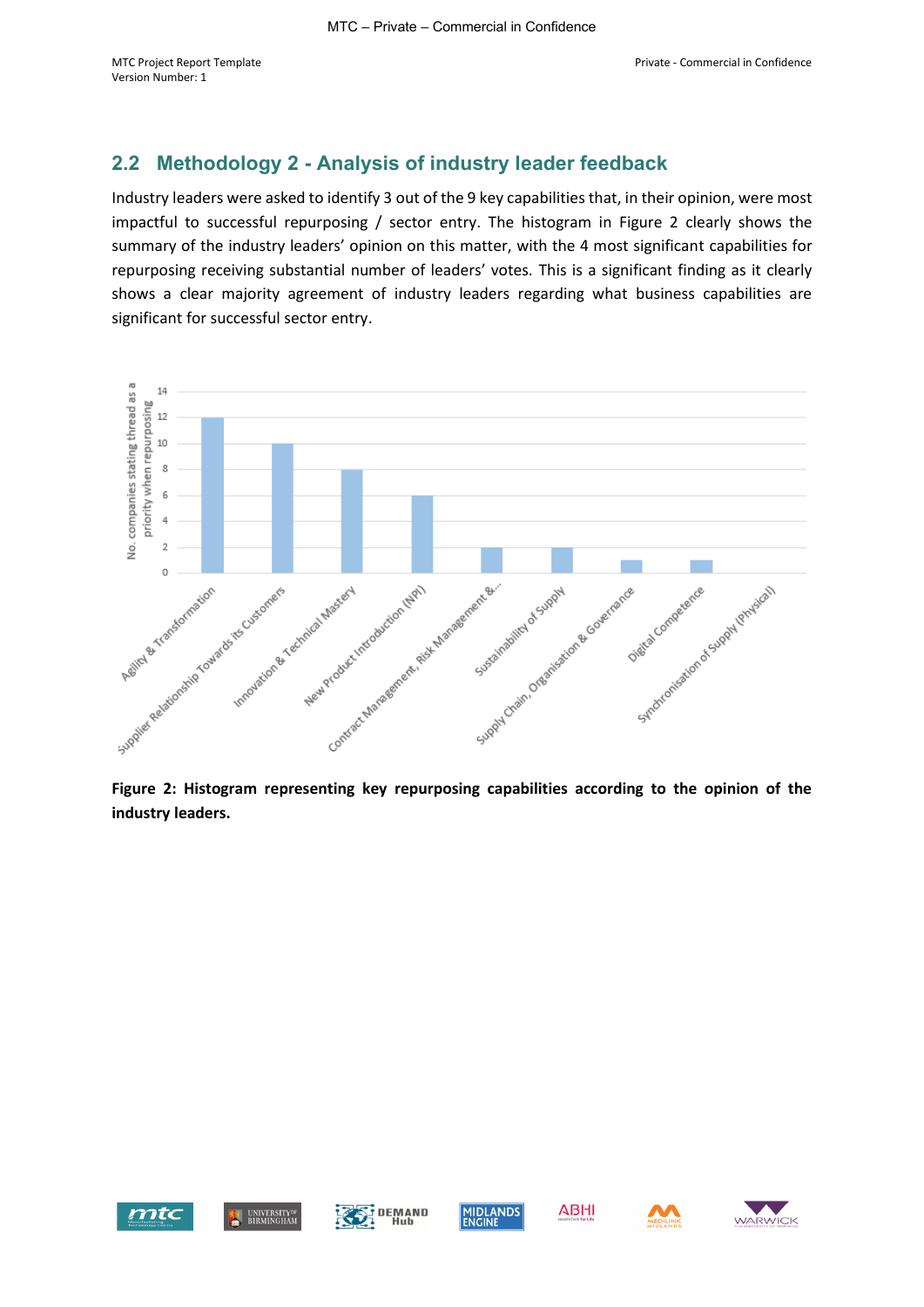#### <span id="page-7-0"></span>**2.3 Methodology 3 - Analysis of the contextual interview narrative**

Text clustering was performed of the company responses for the repurposing threads. The histogram in Figure 3 contrasts the capability statements made by the companies who deployed (green) and not deployed (orange). The histogram illustrates a significantly different perception of capabilities that enable repurposing and product deployment into the healthcare sector. The responses of companies who deployed lead to identification of capability clusters (see top headings) that describe the key capabilities for medical repurposing.



**Figure 3: Histogram showing the contextual narrative of the SCRL repurposing discussion for industry leaders who successfully deployed**









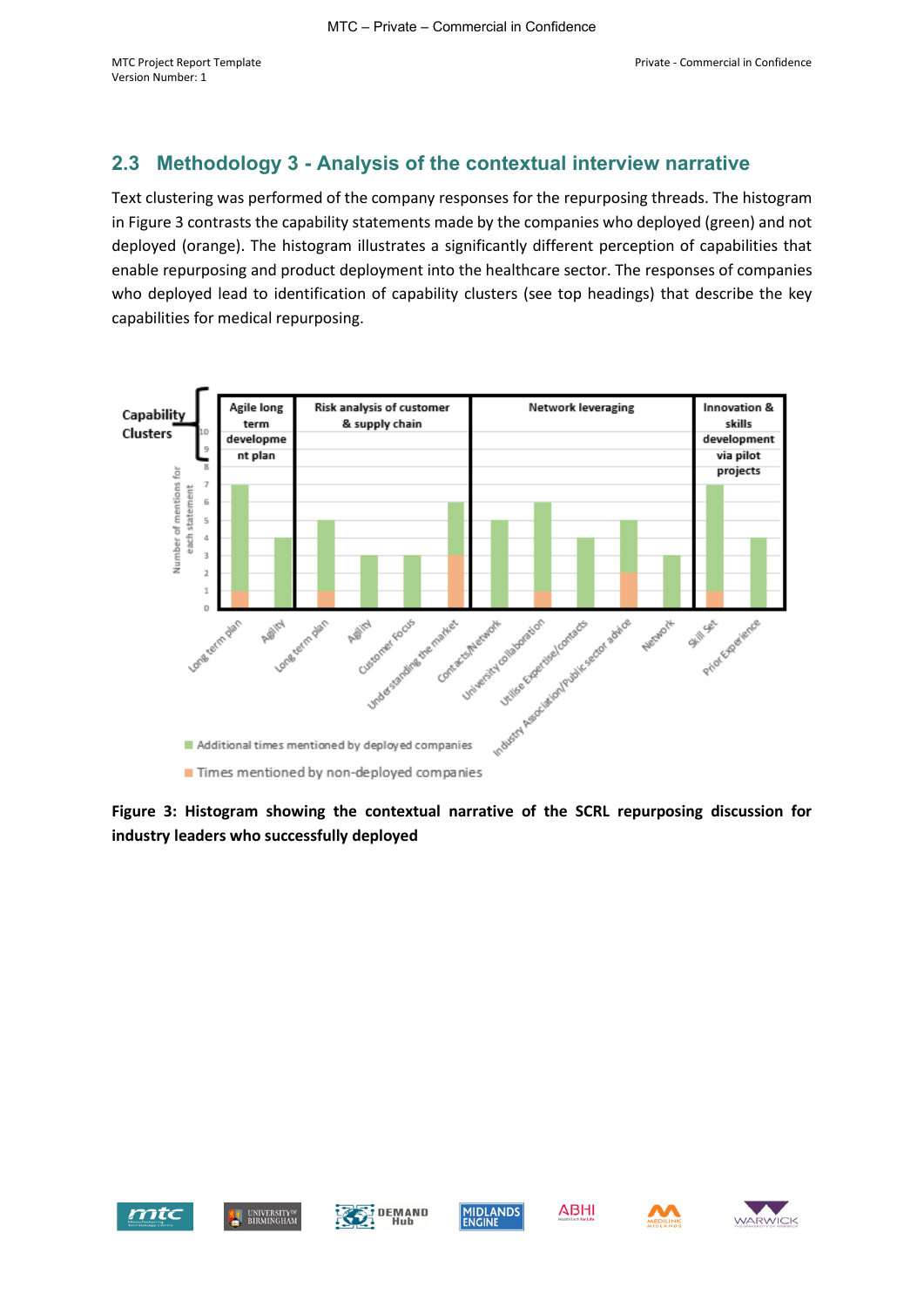## <span id="page-8-0"></span>**2.4 Integration of the research results from Methodology1, 2 and 3**

Rational integration of capability clusters identified by methods 1, 2 and 3 shows that the analysis results of all three methodologies are coherent. Figure 4 shows the rational integration approach.



**Figure 4: Flowchart that illustrates the integration of the of the capability clusters that were identified with methods 1, 2 and 3.** 







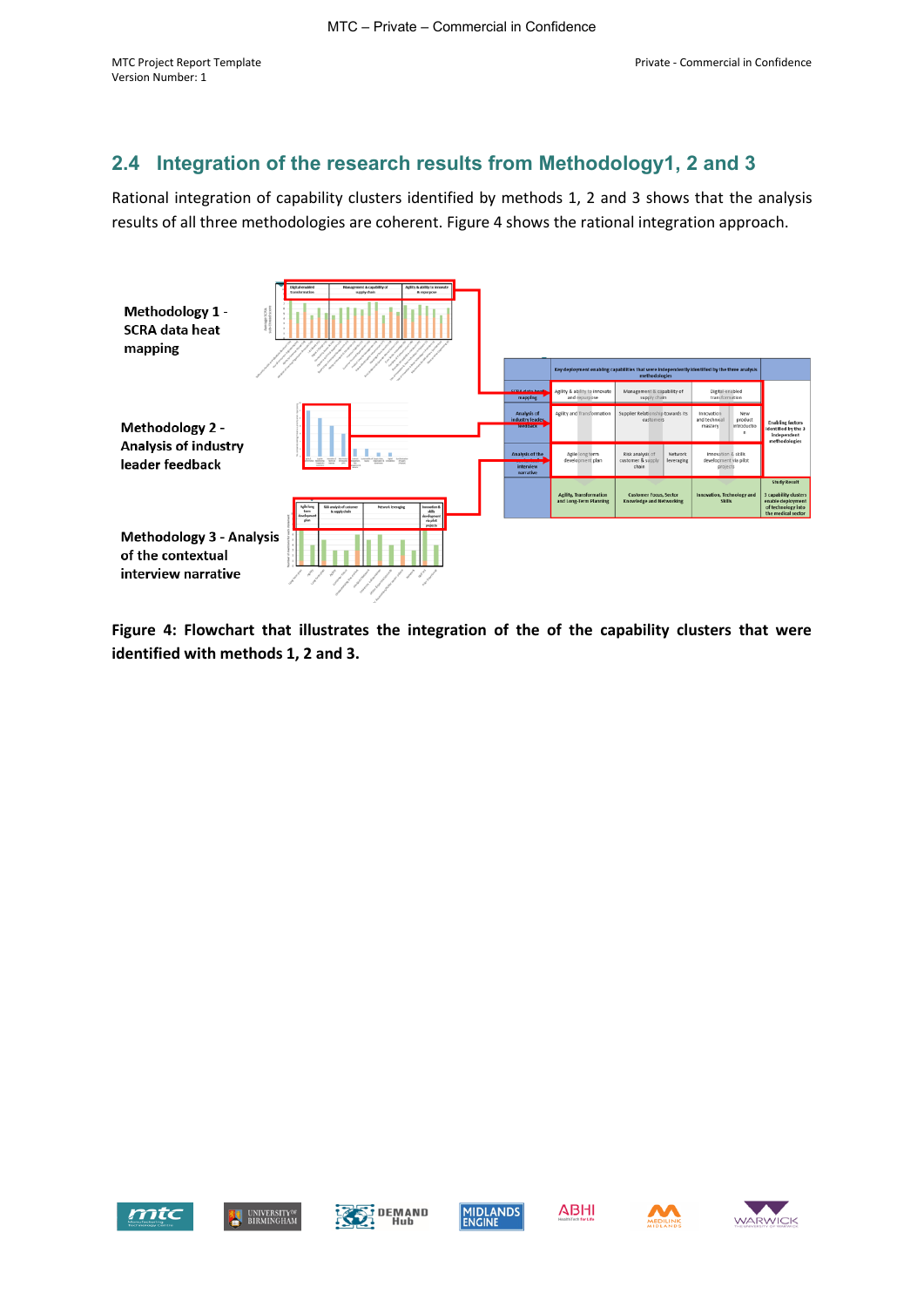The Matrix in Figure 5 shows the integration of the capability clusters from methodologies 1, 2 and 3. The bottom row in Figure 5 (green) shows the 3 capabilities that enables repurposing of manufacturing and service capabilities from other sectors into the healthcare sector. Each capability cluster is based on the integration of related capabilities that were previously identified my methodologies 1, 2 and 3.

|                                                         | Key deployment enabling capabilities that were independently identified by the three analysis                                |                                                                         |                                                                          |                                                                                                               |
|---------------------------------------------------------|------------------------------------------------------------------------------------------------------------------------------|-------------------------------------------------------------------------|--------------------------------------------------------------------------|---------------------------------------------------------------------------------------------------------------|
| <b>SCRA</b> data heat<br>mapping                        | Agility & ability to innovate<br>and repurpose                                                                               | Management & capability of<br>supply chain                              | Digital-enabled<br>transformation                                        |                                                                                                               |
| Analysis of<br>industry leader<br>feedback              | Agility and Transformation                                                                                                   | Supplier Relationship towards its<br>customers                          | New product<br>Innovation<br>introduction<br>and<br>technical<br>mastery | <b>Enabling factors</b><br>identified by the 3<br>independent<br>methodologies                                |
| Analysis of the<br>contextual<br>interview<br>narrative | Agile long term<br>development plan                                                                                          | Risk analysis of<br>Network<br>customer &<br>leveraging<br>supply chain | Innovation & skills<br>development via pilot<br>projects                 |                                                                                                               |
|                                                         | <b>Agility, Transformation</b><br><b>Customer Focus, Sector</b><br>and Long-Term Planning<br><b>Knowledge and Networking</b> |                                                                         | Innovation, Technology and<br><b>Skills</b>                              | <b>Study Result</b><br>3 capability clusters<br>enable deployment<br>of technology into<br>the medical sector |

**Figure 5**: The three capabilities that enables repurposing of manufacturing & service capabilities from other sectors for the healthcare sector







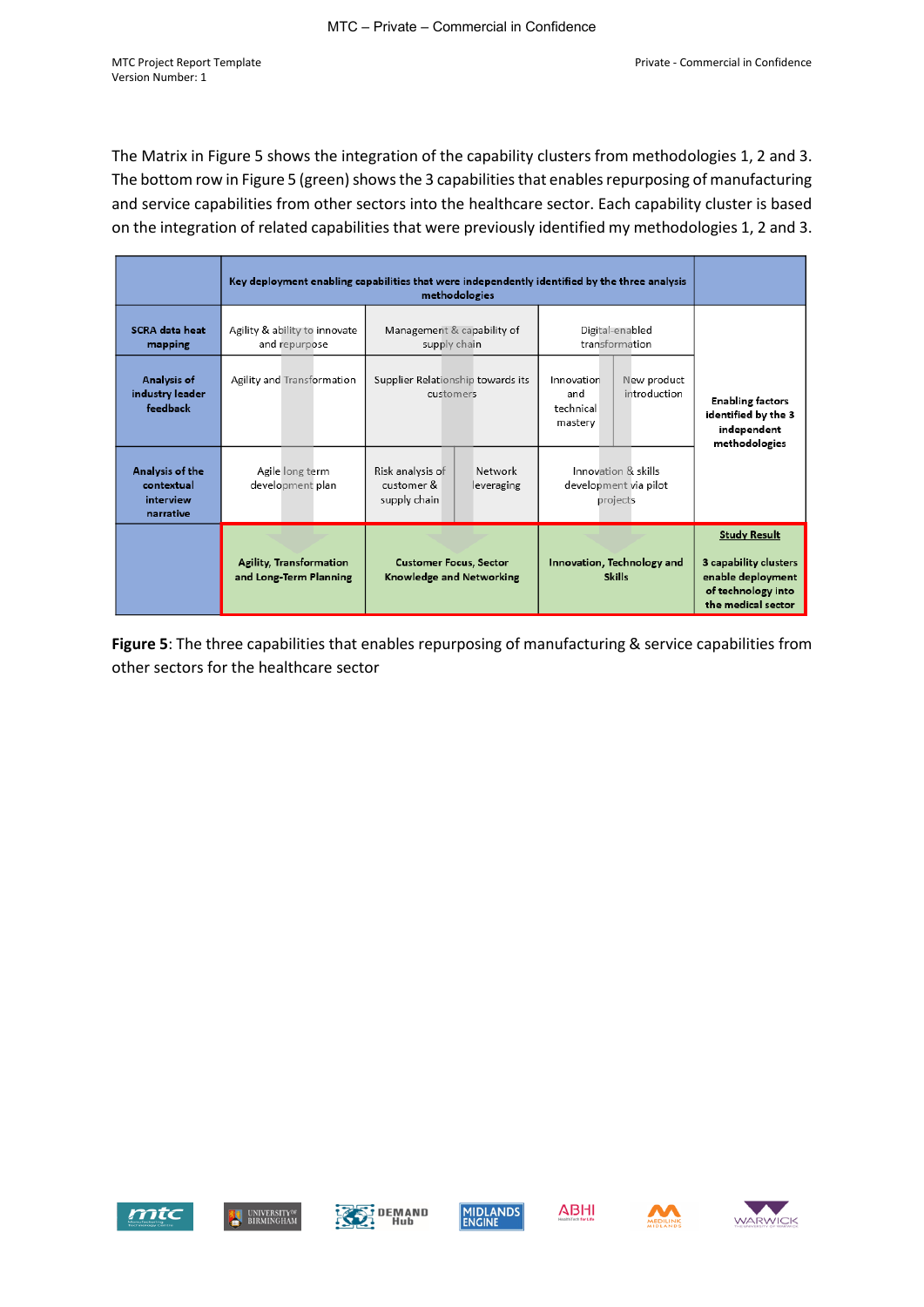## <span id="page-10-0"></span>**3 Conclusions**

This study shows that in order to repurpose its manufacturing capabilities in to the healthcare sector it is critical for a business to have a high level of capability in the following 3 areas:

- a) Agility, Transformation and Long-Term Planning
- b) Customer Focus, Sector Knowledge and Networking
- c) Innovation, Technology and Skills

The research study identified these capabilities as the key differentiators that provide companies with the agility and ability to transform their business operations. Hence, this study provides guidance for strategic capability development of UK PLC to repurpose manufacturing capabilities from other sectors for the local manufacture of new products such as healthcare consumables.

Further, the insights from this study provide the base line understanding of the capabilities required to deliver goods and services to the NHS. A targeted capability development program for UK manufactures, which focuses on the results of this study is required in order to offer the opportunity to expand the UK supply base of the NHS and to strengthen NHS's supply chain. This would bring significant benefits to the UK in terms of allowing the creation of a stronger, dependable and more innovative domestic supply chain for the NHS, reducing the risk of exposure to disruptions of global supply chains. In addition, it will offer opportunities for reshoring production capabilities and enhancing our export potential, plus making it easier to develop green manufacturing and supply chain practice.

The Midlands Observatory, the MTC and the consortium that delivered this study are keen to contribute regarding the identification of follow up actions from this research, by defining programmes that will enhance the capabilities identified as key to repurposing within the UK's manufacturing supply chain, in order to realise the significant growth opportunities for the UK economy through repurposing of our manufacturing capabilities into the healthcare sector.